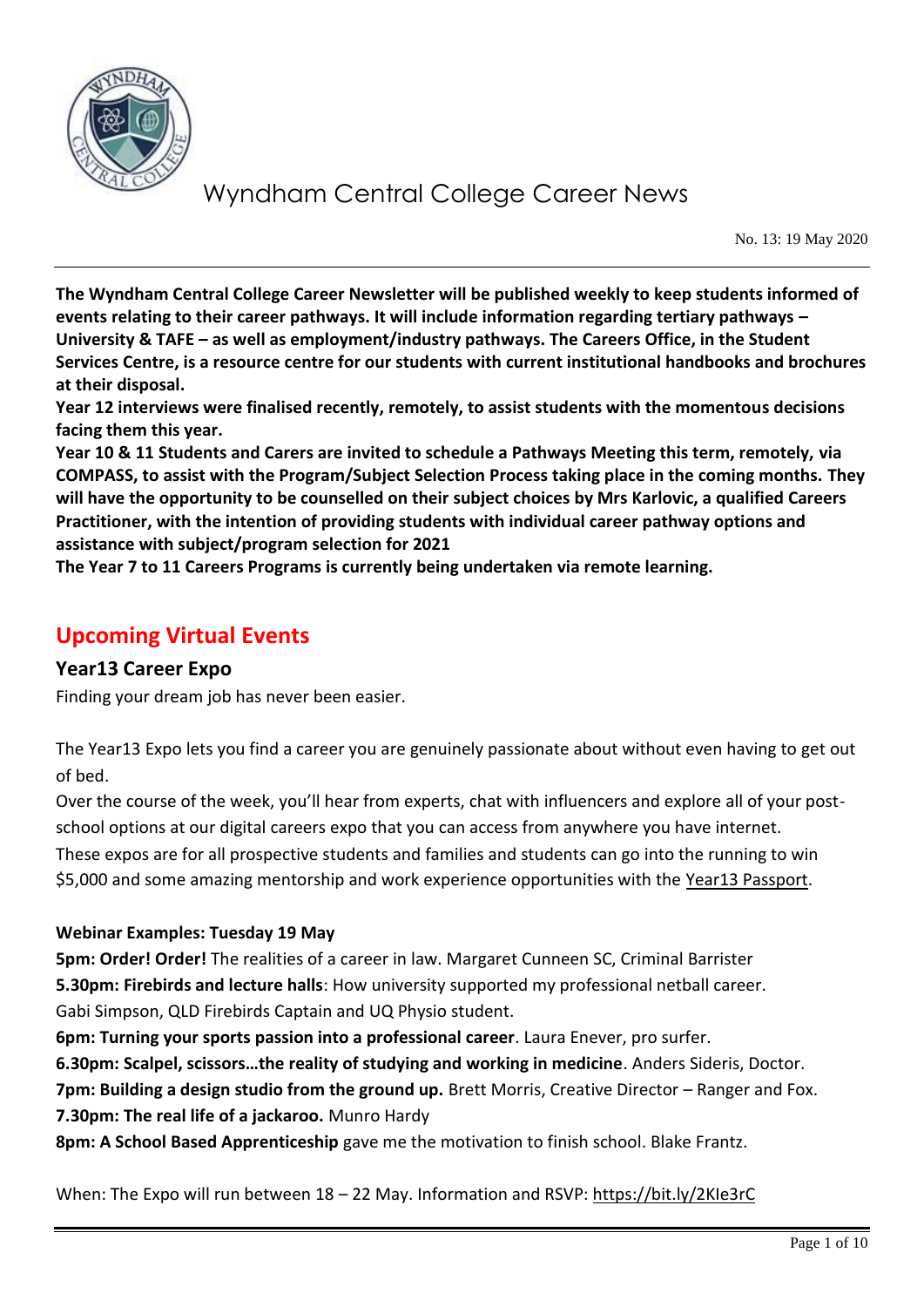

No. 13: 19 May 2020

### **The University of Melbourne – Meet Melbourne Live**

The University of Melbourne is running the following online information sessions for prospective students in May

- 19 Visual & Performing Arts
- 20 Music
- 21 Education
- 25 Veterinary Medicine
- 26 Arts, Humanities, & Social Sciences
- 27 Commerce
- 28 IT & Computer Science

Information and RSVP - <http://bit.ly/2TJWmxa>

### **Discover Deakin Seminars - Criminology**

Deakin University is running online information sessions that will enable prospective students to explore course and careers areas that interest them most. The next seminar in May is Criminology on the 28<sup>th</sup>. Information and RSVP - <https://bit.ly/2YIZXi5>

### **Monash University - Inside Monash Seminars**

Monash University is running the following online information sessions for prospective students in May

| 19 | Be the designer the world |
|----|---------------------------|
|    | needs                     |
| 20 | What's it really like to  |
|    | study fine art?           |
| 20 | Politics, Philosophy &    |
|    | Economics                 |
| 21 | Shape the future as an    |
|    | architect of change       |
| 26 | Arts & Global Studies     |
| 27 | Pharmacy &                |

Pharmaceutical Science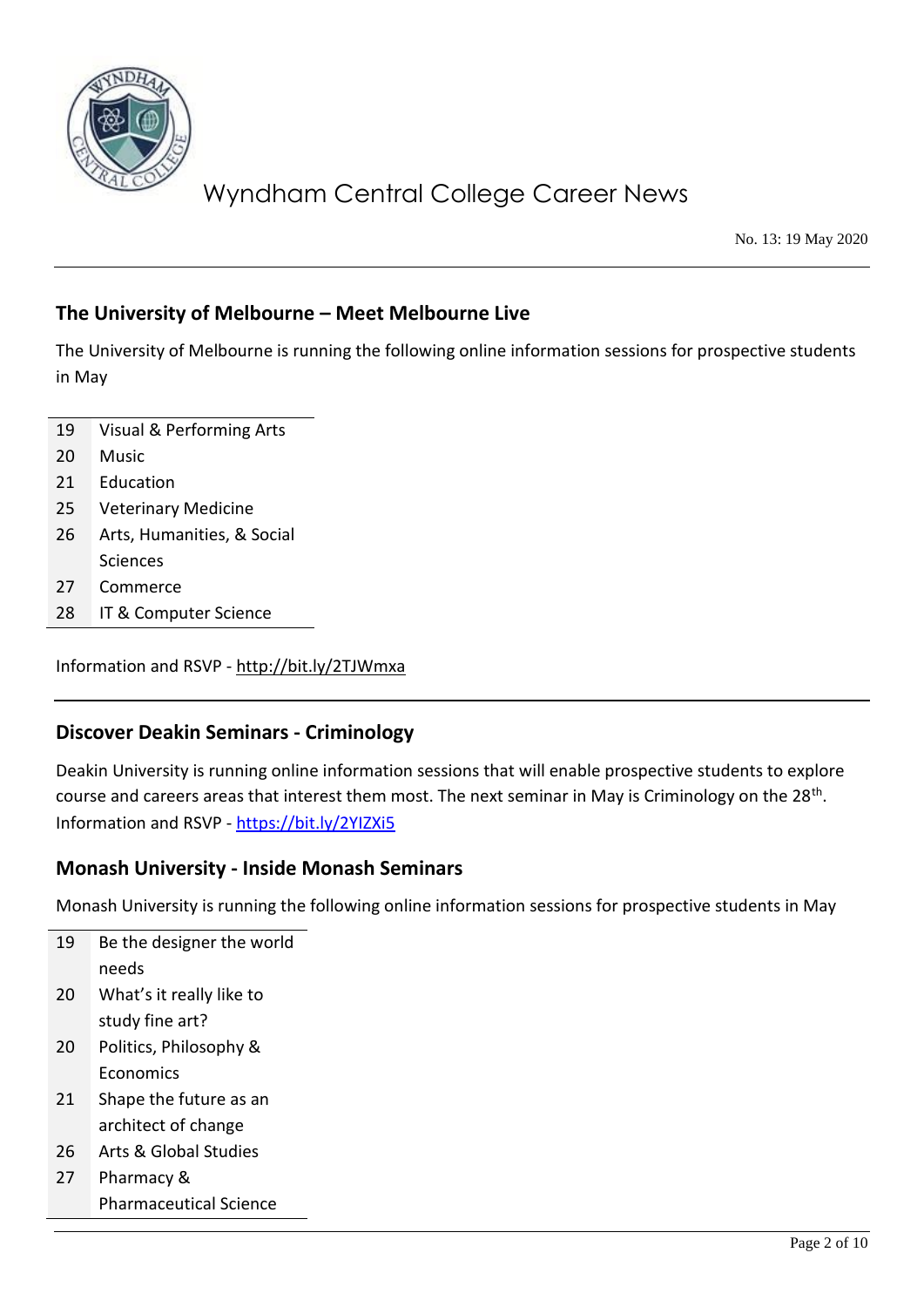

No. 13: 19 May 2020

Information and RSVP - <https://bit.ly/2KZunV9>

Monash are also hosting online information evenings for prospective students and their families on 20, 26 and 27 May (repeated).

Register via<https://bit.ly/39GmmOQ>

### **Federation University – Your Fed Future**

**Federation University is running the following online information sessions for prospective students in May:**

- **19 Berwick campus showcase**
- **22 Communication Design**
- **25 Bachelor of Arts**
- **28 Churchill, Gippsland campus showcase**

**Information and RSVP - <https://bit.ly/2WfWfLo>**

**Access recordings of previous webinars on careers, pathways, scholarships and visual arts at <https://bit.ly/3bKOIsq>**

#### **Victoria University – Information Evenings**

Victoria University is running the following online information sessions for prospective students in May:

| 19 | Engineering, Built           |
|----|------------------------------|
|    | Environment & IT             |
| 21 | Creative Arts & Humanities   |
| 27 | Youth Work, Criminal         |
|    | Justice & Community          |
|    | Development                  |
| 28 | <b>Education &amp; Early</b> |
|    | Childhood                    |

Information and RSVP - <https://bit.ly/2LcwuoQ>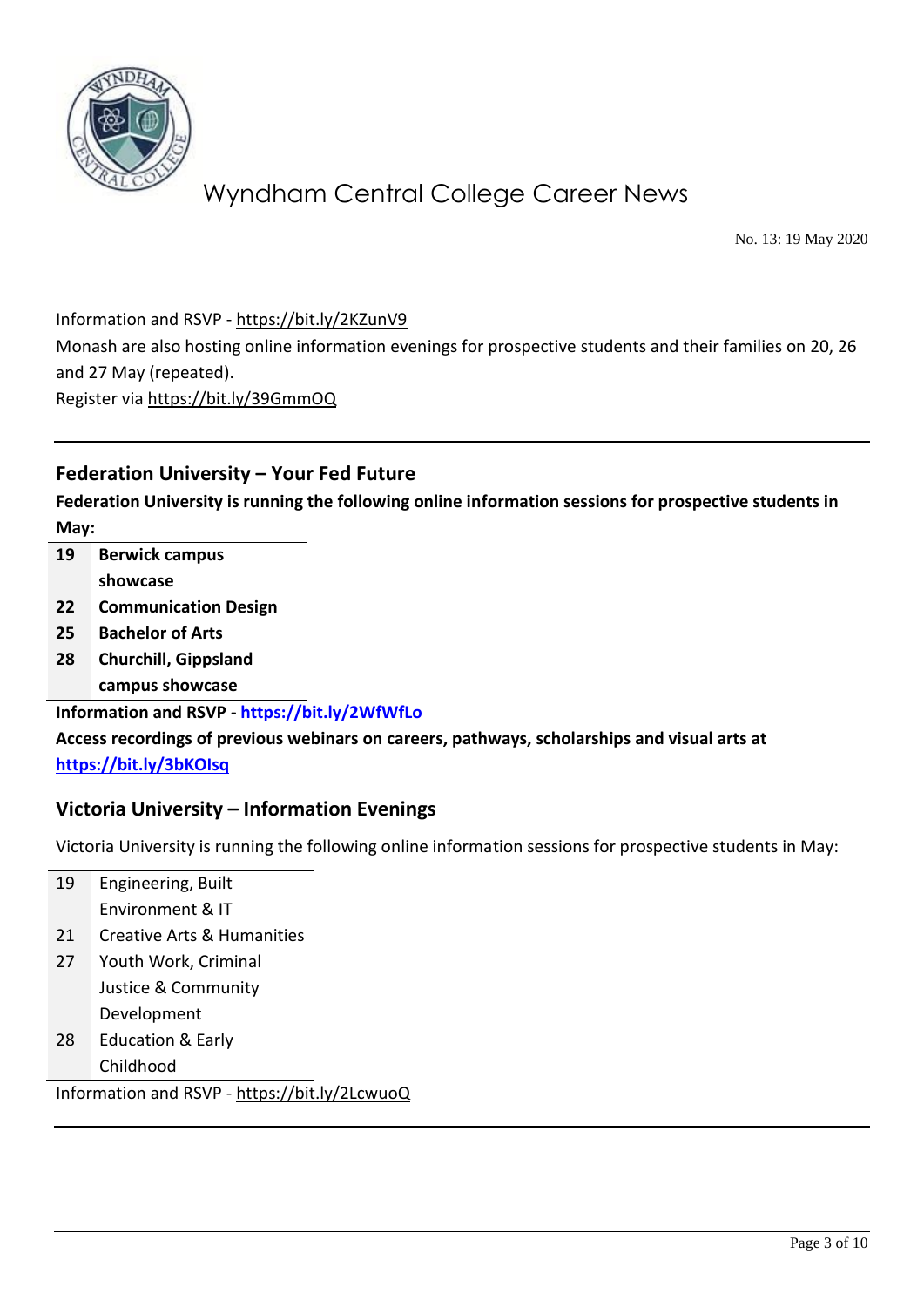

No. 13: 19 May 2020

### **RMIT University**

**Steer your career: find your dream job with RMIT. Activities will provide students with the opportunity to do some self-reflection to assess where they are currently, understand what employers are looking for and consider what they can be doing inside and outside the classroom to achieve their goals.**

**When: Tuesday 26 May, 6pm – 7pm Information and RSVP - <https://bit.ly/3cfQPpe>**

### **The Hotel School Melbourne**

The Hotel School offers courses in hotel management, and hotel and tourism management. The institute is running a virtual Information Session for prospective students on the 28<sup>th</sup> of May between 4pm – 4.30pm, <https://bit.ly/2zrzqLs>

Early offer applications are now open for the 2021 intake. Minimum entry requirements for the Diploma and Bachelor courses is a year 12 completion – no ATAR is required,<https://bit.ly/35SErZN>

### **JMC Academy – Open Day**

JMC Academy is a creative media college located in the Melbourne area. Courses are offered in:

- animation
- audio engineering & sound production contemporary music performance
- design (visual communication)
- entertainment business management
- film & television production
- game design, and
- songwriting.

The institute is running an online open day for prospective students. Date: Saturday 23 May, from 1pm. Information and RSVP:<https://bit.ly/3dRo2s9>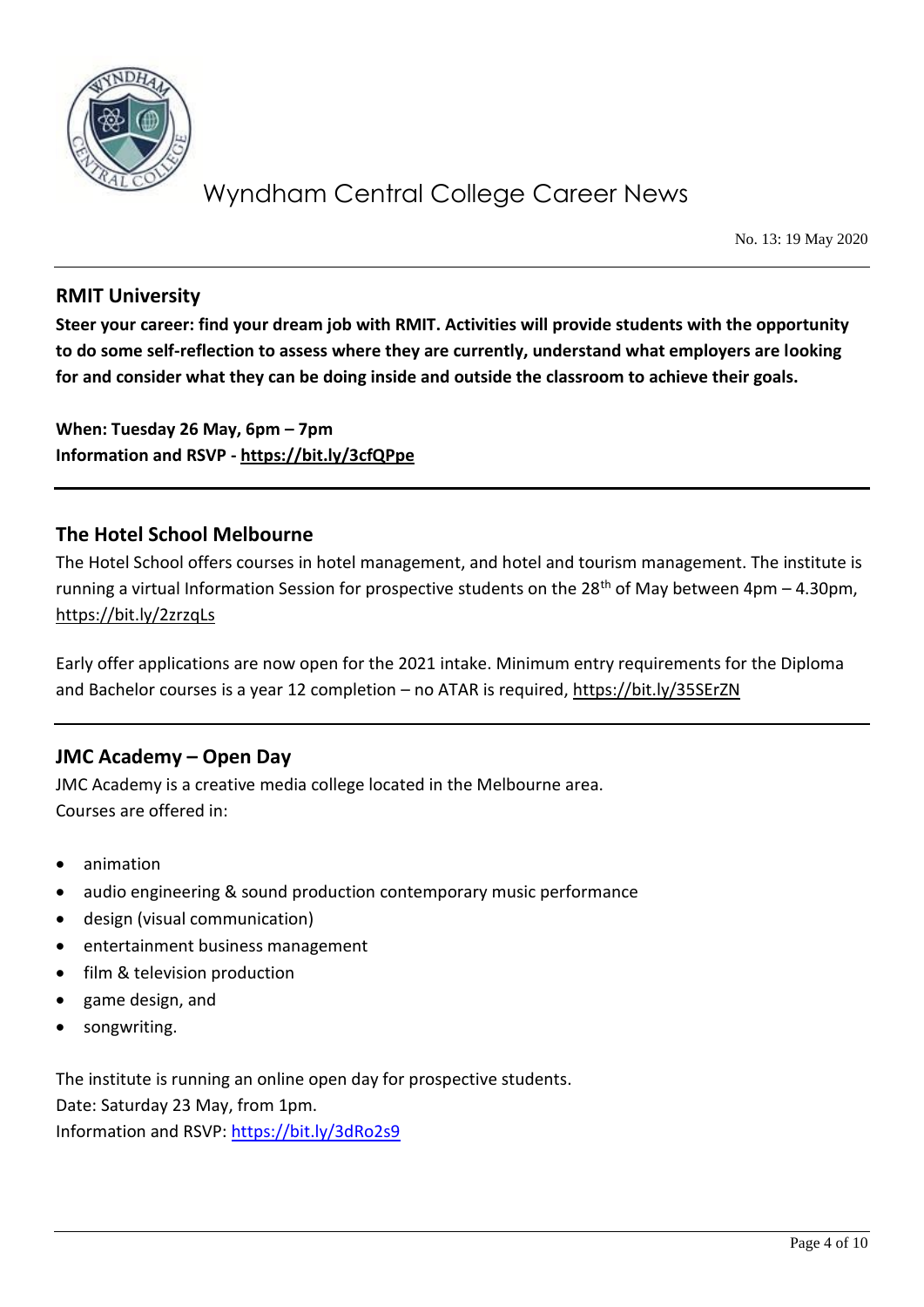

No. 13: 19 May 2020

### **SAE Institute Australia – Open Day**

SAE is a creative media college located in the Melbourne area. Courses are offered in:

- graphic design
- augmented & virtual reality
- film
- games development
- animation
- music production, audio
- photography

The institute is running an online open day for prospective students.

Date: Thursday 21 May, 12pm – 4pm Information and RSVP,<https://bit.ly/2AGy5RO>

### **Study@RMIT Virtual Expo**

The Study@RMIT Virtual Expo is a fantastic opportunity for prospective students to discover everything that RMIT has to offer.

You will have the chance to explore study areas, immerse themselves in a 360 degree campus tour, meet current students and also speak directly with our friendly RMIT staff about their study options for next year and beyond.

Date: Saturday 30 May, 6am – 9pm Information and RSVP:<https://bit.ly/2ZgVvHN>

### **UCAT ANZ Preparation Programs**

If you have registered for the UCAT ANZ, you may be interested in undertaking exam preparation programs.

### **MedEntry**

You can view a free recording of the 2020 MedEntry UCAT bootcamp video at<https://bit.ly/3cLbrFR>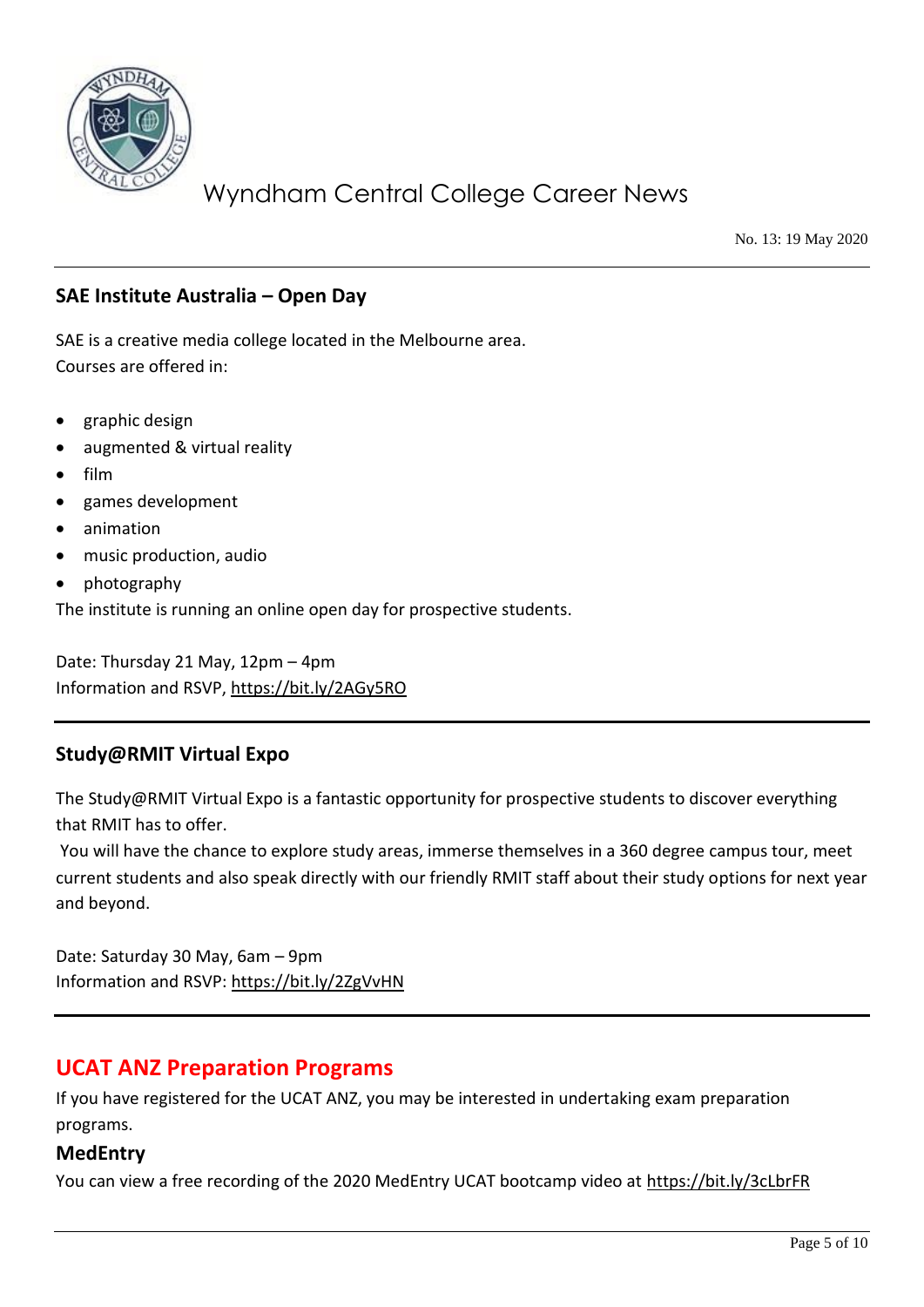

No. 13: 19 May 2020

### **National Institute of Education (NIE)**

NIE is running an online simulated UCAT day on 7 June,<https://bit.ly/2TjeIoj>

### **Commercial Pilot Cadetship Programs**

The following are examples of Commercial Pilot Cadetship programs with airlines:

### **Jetstar Cadet Pilot Program**

This program is run in conjunction with Swinburne University,<https://bit.ly/3dYA6XK>

### **Virgin Australia**

This program is run in conjunction with Flight Training Adelaide,<https://bit.ly/2I1xnx8>

#### **Rex**

This program is run in conjunction with Australian Airline Pilot Academy,<https://bit.ly/2rpbEIE>

### **Qantas**

No direct entry program into the cadet program from school. You must be studying aviation at one of 7 universities. Examples include - Swinburne, RMIT, UNSW, Griffith University, University of Southern Queensland,<https://bit.ly/2rpG7XM>

#### **For information on how to become a commercial pilot, go to<https://bit.ly/2jx6sia>**

### **Passionate about Maths?**

Find your future Maths course

"We've made choosing a Bachelor of Maths or maths degree simple, with our maths careers quiz. Are you suited to data and statistics, economics, pure or applied maths? We'll match your personality and aspirations to your future career in maths, so all you need to do is study!"

Take the quiz here - https://bit.ly/2ZF5rse

### **Unexpected Jobs in the Arts Industry**

The Australian Careers Service has written a great article about careers in the arts industry you may not have considered. They discuss the following industries – trade, business, technology, finance, law and science.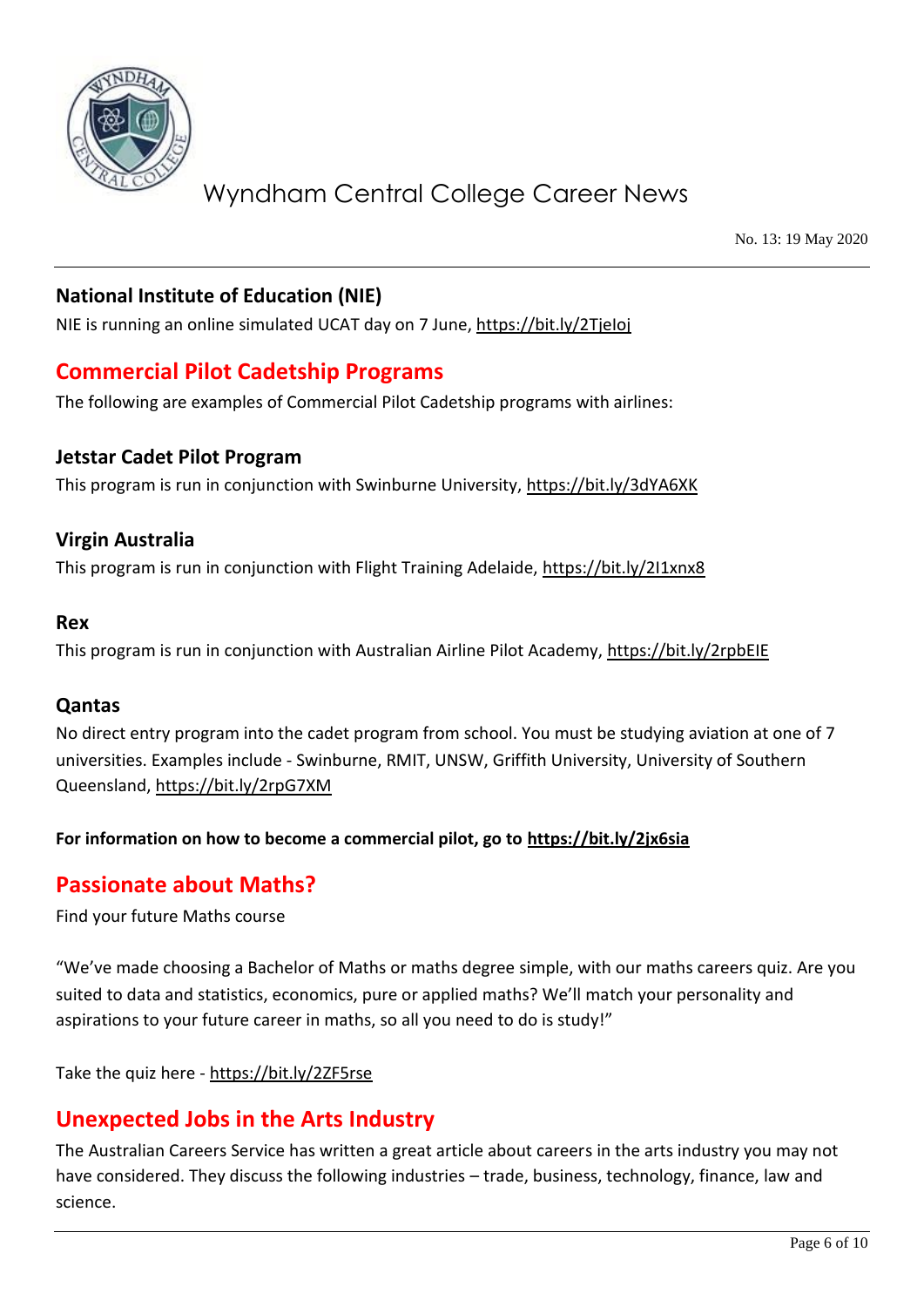

No. 13: 19 May 2020

Read the article at - <https://bit.ly/2DQOHow>

## **Australian Defence Force Academy (ADFA)**

Have you considered studying at ADFA? The following information has been copied from a Defence Force Recruiting Newsletter.

ADFA is situated in Canberra and is a university like no other, offering combined military and leadership training, with a world-class degree from the University of New South Wales (UNSW).

It has the best university student-to-teacher ratio in the country, amazing sports and recreational facilities and is one of Australia's most respected universities.

#### Why ADFA?

- The education and experiences of ADFA will equip you to deal with the professional and personal challenges of your chosen career
- Be trained in the art of leadership by experienced military professionals
- Access exceptional sporting and recreational facilities and be a part of a wide variety of sports and special-interest clubs
- Earn your degree from UNSW
- Choose from a range of degrees Arts, Business, Engineering, Information Technology, Science and Technology
- Enjoy free medical and dental, subsidised food and accommodation
- Receive a starting salary of over \$40,000 plus super while studying and no Higher Education Loan Program (HELP) fees.

For more information on ADFA call 13 19 01 or visit<http://bit.ly/1d0fiI6>

#### **Apprenticeships and Traineeships**

What maths skills does a professional tradie need?

Think that if you are a budding tradesperson, dropping maths is no big deal? In actual fact, hands-on construction gigs use numbers a lot more than you'd think.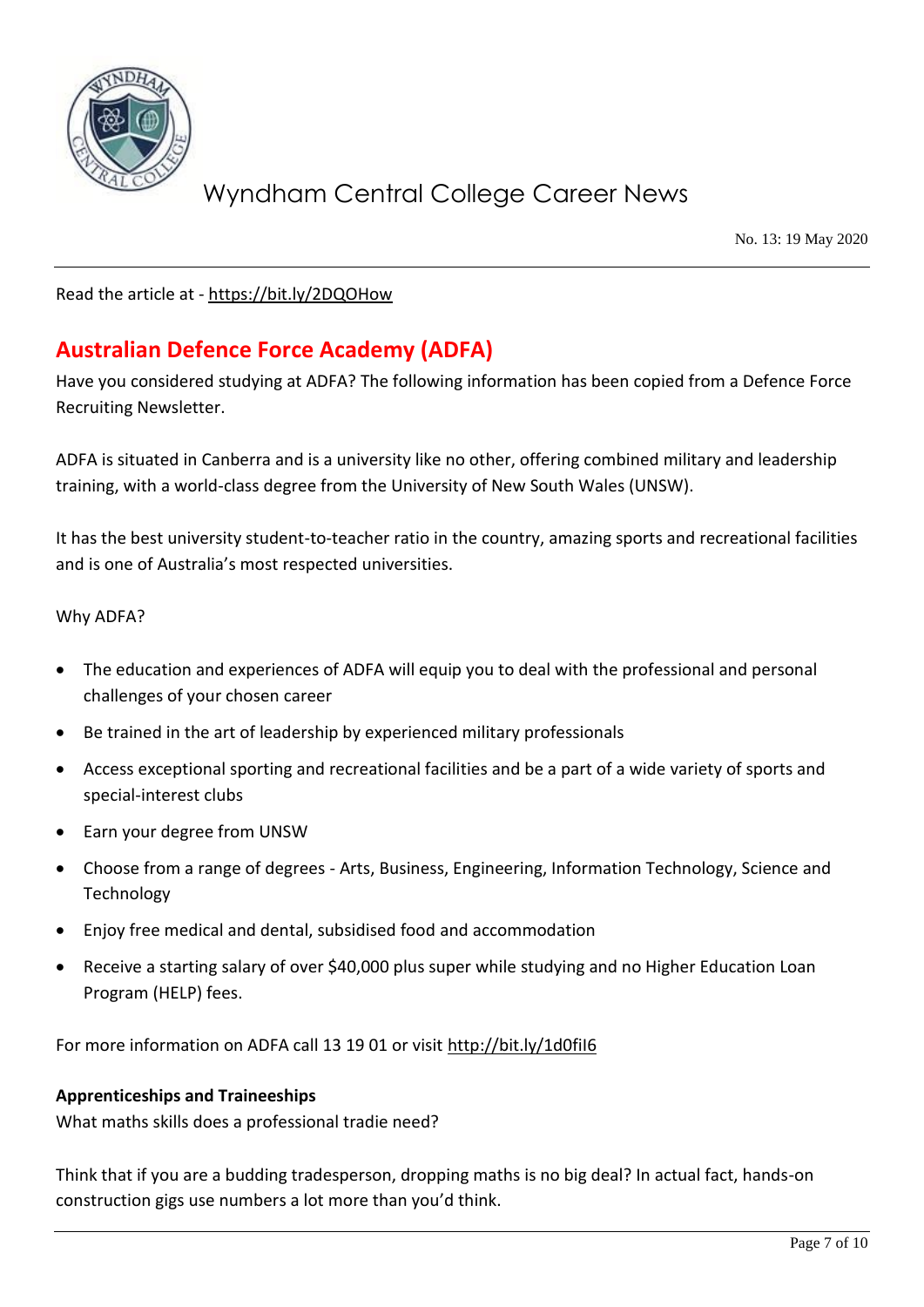

No. 13: 19 May 2020

Here, we look at how algebra, trig and basic area skills are just as important to a successful tradie's toolkit as a fancy drill,<https://bit.ly/2LHdSh4>

Tradies 2.0: the tech tools taking over

With the modern day tradie's toolbox packed with more tech than tools, they're now more reliant on STEM smarts than ever. Here, we unpack the new gear shaking things up,<https://bit.ly/2Xfh3lw>

Other – trade career websites

- Plumbing,<https://bit.ly/3cK82qT>
- Defence Force,<https://bit.ly/368y4Sm>
- Bricklaying,<https://bit.ly/2AHmthp>
- Rail,<https://bit.ly/3cISjZp>
- Marine & boating,<https://bit.ly/2ZfXGLz>

### **Planning on Studying Teaching in the Future?**

If you are planning on applying for an undergraduate education degree in the future, you will need to be aware of selection criteria for each state.

#### **Victorian Courses**

Achieve a minimum ATAR of 70: Some universities will require a higher ATAR. You may be able to access entry into courses with a lower ATAR if you are eligible for ATAR adjustment factors.

Complete the CASPer test: this is an online video-based situational judgment test. The test is designed to measure ethics, empathy and communication (selected universities will require this),<http://bit.ly/2qjjaGt>

Achieve prerequisites: meet the requirements for prerequisite subjects.

#### **For NSW Based Courses**

Achieve minimum study scores: Achieve a study score of least 35 (Band 5) in a minimum of three subjects (must include an English).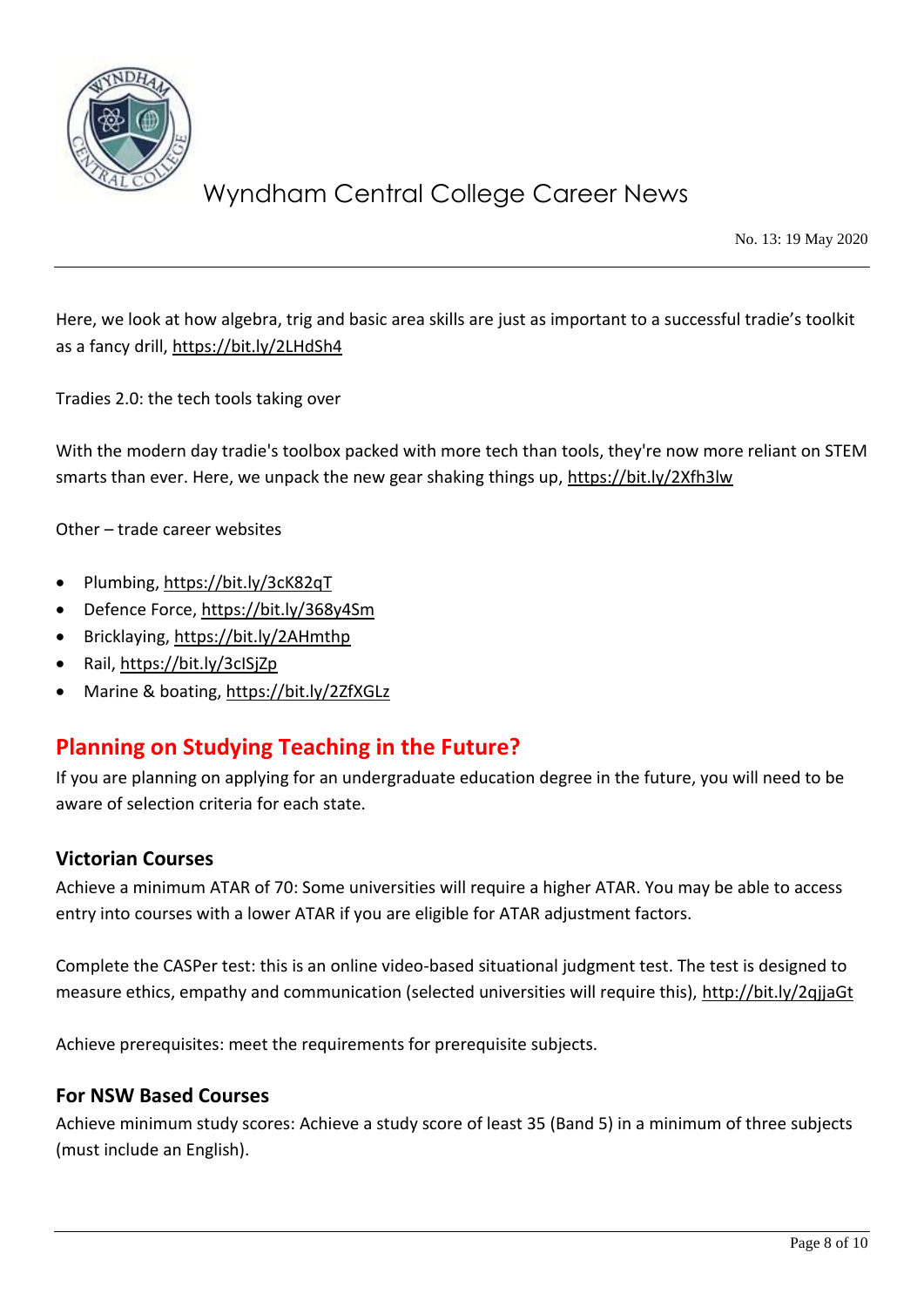

No. 13: 19 May 2020

Teaching Questionnaire: You may need to complete a Teaching Questionnaire via the Universities Admissions Centre.

Motivation to Teach: You may need to complete a Motivation to Teach statement direct to the university.

Achieve prerequisites: meet the requirements for prerequisite subjects.

Please contact the universities you will be applying to for specific information.

## **Dates for Your Diary**

The following events are running virtually

#### **May**

19 – 28: Meet Melbourne Live, The University of Melbourne,<https://bit.ly/3b7Nrey>

19 – 27: Inside Monash Seminars, Monash University,<https://bit.ly/2KZunV9>

19 - 28: Information Evenings, Victoria University,<https://bit.ly/2LcwuoQ>

- 21: Open Day, SAE Qantm,<https://bit.ly/2VZWpVL>
- 23: Open Day, JMC Academy,<https://bit.ly/3dRo2s9>

26, 27: Monash University, Information Evenings, all prospective students,<https://bit.ly/39GmmOQ>

26: Steer your career: find your dream job with RMIT University,<https://bit.ly/3cfQPpe>

28: Discover Deakin Seminars, Deakin University, Criminology,<https://bit.ly/2KZunV9>

28: Information Session, The Hotel School Melbourne,<https://bit.ly/2zrzqLs>

30: Study@RMIT Virtual Expo, RMIT University,<https://bit.ly/2ZgVvHN>

#### **June**

1 – 28: Discover Deakin Seminars, Deakin University,<https://bit.ly/2KZunV9>

2: Information Evening, Victoria University,<https://bit.ly/2LcwuoQ>